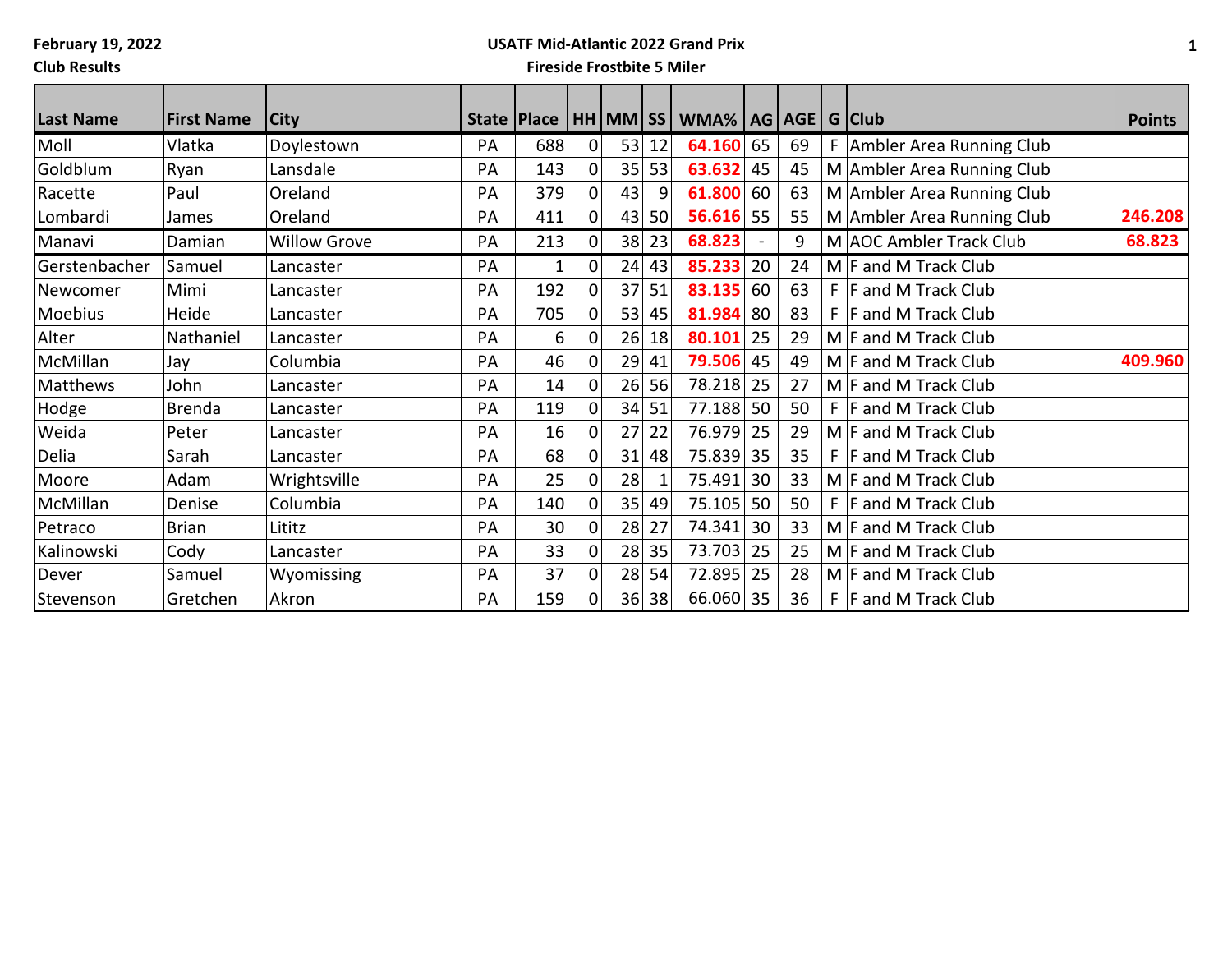### **USATF Mid-Atlantic 2022 Grand Prix**

**Club Results**

| McCoubrie        | Doreen         | <b>West Chester</b> | PA | 109 | $\overline{0}$ | 34 | 21             | 88.161<br>60 | 60 | Greater Philadelphia TC<br>F.        |
|------------------|----------------|---------------------|----|-----|----------------|----|----------------|--------------|----|--------------------------------------|
| Harte            | Tim            | Coatesville         | PA | 22  | $\pmb{0}$      | 27 | 42             | 88.087<br>50 | 53 | M Greater Philadelphia TC            |
| Dean             | Abby           | Wilmington          | DE | 61  | $\mathbf 0$    | 31 | 16             | 50<br>86.034 | 50 | Greater Philadelphia TC<br>F.        |
| <b>Dykes</b>     | Gene           | Bala Cynwyd         | PA | 121 | $\mathbf 0$    | 34 | 58             | 84.652<br>70 | 73 | M Greater Philadelphia TC            |
| Padilla          | Michael        | Phoenixville        | PA | 20  | $\mathbf 0$    | 27 | 31             | 84.373<br>45 | 47 | M Greater Philadelphia TC<br>431.307 |
| Folzer           | Sandra         | Philadelphia        | PA | 650 | $\overline{0}$ | 51 | 33             | 83.156<br>80 | 82 | Greater Philadelphia TC<br>F.        |
| <b>Boland</b>    | Robert         | Warrington          | PA | 104 | $\mathbf 0$    | 34 | $\overline{3}$ | 80.568<br>65 | 66 | M Greater Philadelphia TC            |
| Gagliardi        | John           | <b>West Chester</b> | PA | 23  | $\pmb{0}$      | 27 | 45             | 80.420<br>40 | 42 | M Greater Philadelphia TC            |
| Rubinich         | Kara           | Downingtown         | PA | 73  | $\pmb{0}$      | 32 | 10             | 78.290<br>40 | 43 | Greater Philadelphia TC<br>F.        |
| McHugh           | Siobhan        | Line Lexington      | PA | 114 | $\pmb{0}$      | 34 | 41             | 77.559<br>50 | 50 | Greater Philadelphia TC<br>F         |
| Armstrong        | Scott          | Pottstown           | PA | 90  | $\overline{0}$ | 33 | 24             | 76.946<br>55 | 59 | M Greater Philadelphia TC            |
| Montini          | Paul           | Huntingdon Valley   | PA | 70  | $\pmb{0}$      | 32 | $\mathbf 0$    | 76.875<br>50 | 54 | M Greater Philadelphia TC            |
| Heppelmann       | Patricia       | Malvern             | PA | 116 | $\mathbf 0$    | 34 | 44             | 76.631<br>45 | 49 | Greater Philadelphia TC<br>F         |
| Cutrona          | Matthew        | Wilmington          | DE | 66  | $\mathbf 0$    | 31 | 38             | 75.817<br>50 | 51 | M Greater Philadelphia TC            |
| Bodary           | Michael        | Downingtown         | PA | 112 | $\pmb{0}$      | 34 | 33             | 75.784<br>60 | 61 | M Greater Philadelphia TC            |
| <b>Broadbent</b> | Anabelle       | Perkasie            | PA | 176 | $\mathbf 0$    | 37 | 20             | 75.446<br>50 | 54 | Greater Philadelphia TC<br>F         |
| <b>Bizal</b>     | Michael        | Exton               | PA | 117 | $\overline{0}$ | 34 | 46             | 75.312<br>60 | 61 | M Greater Philadelphia TC            |
| Gorka            | <b>Barbara</b> | Philadelphia        | PA | 264 | $\pmb{0}$      | 39 | 54             | 74.937<br>55 | 59 | Greater Philadelphia TC<br>F.        |
| <b>Dietrick</b>  | Kimberly       | Malvern             | PA | 134 | $\mathbf 0$    | 35 | 28             | 74.201<br>45 | 48 | Greater Philadelphia TC<br>F         |
| Broadbent        | Dave           | Perkasie            | PA | 256 | $\overline{0}$ | 39 | 44             | 73.532<br>70 | 72 | M Greater Philadelphia TC            |
| Jennings         | Thomas         | Ft Washington       | PA | 416 | $\pmb{0}$      | 44 | $\overline{2}$ | 73.126<br>75 | 78 | M Greater Philadelphia TC            |
| Gannon           | Amy            | Bala Cynwyd         | PA | 156 | $\overline{0}$ | 36 | 33             | 72.002<br>45 | 48 | Greater Philadelphia TC              |
| Bell             | James          | Philadelphia        | PA | 393 | $\overline{0}$ | 43 | 30             | 71.303<br>75 | 76 | M Greater Philadelphia TC            |
| Flanagan         | Michael        | Newtown Square      | PA | 127 | $\mathbf 0$    | 35 | 7              | 70.052<br>50 | 54 | M Greater Philadelphia TC            |
| Kondracki        | Kenneth        | Reading             | PA | 175 | $\mathbf 0$    | 37 | 19             | 69.495<br>60 | 60 | M Greater Philadelphia TC            |
| Sawyer           | Steve          | Philadelphia        | PA | 380 | $\overline{0}$ | 43 | 10             | 66.100<br>70 | 70 | M Greater Philadelphia TC            |
| Aloyo            | Vincent        | <b>Blue Bell</b>    | PA | 511 | $\pmb{0}$      | 46 | 34             | 65.497<br>75 | 75 | M Greater Philadelphia TC            |
| Dechnik          | Michael        | Skippack            | PA | 218 | $\mathbf 0$    | 38 | 34             | 63.267<br>50 | 53 | M Greater Philadelphia TC            |
| Montini          | Rebecca        | Huntingdon Valley   | PA | 418 | $\mathbf 0$    | 44 | 9              | 62.325<br>50 | 52 | Greater Philadelphia TC<br>F         |
| Regan            | Cecelia        | Glenside            | PA | 490 | $\mathbf 0$    | 45 | 56             | 59.216<br>50 | 51 | Greater Philadelphia TC<br>F         |
| Manavi           | Reza           | <b>Willow Grove</b> | PA | 214 | $\overline{0}$ | 38 | 23             | 59.053<br>40 | 44 | M Greater Philadelphia TC            |
| Schwalm          | Alison         | Line Lexington      | PA | 375 | $\overline{0}$ | 42 | 59             | 59.015<br>40 | 44 | F<br>Greater Philadelphia TC         |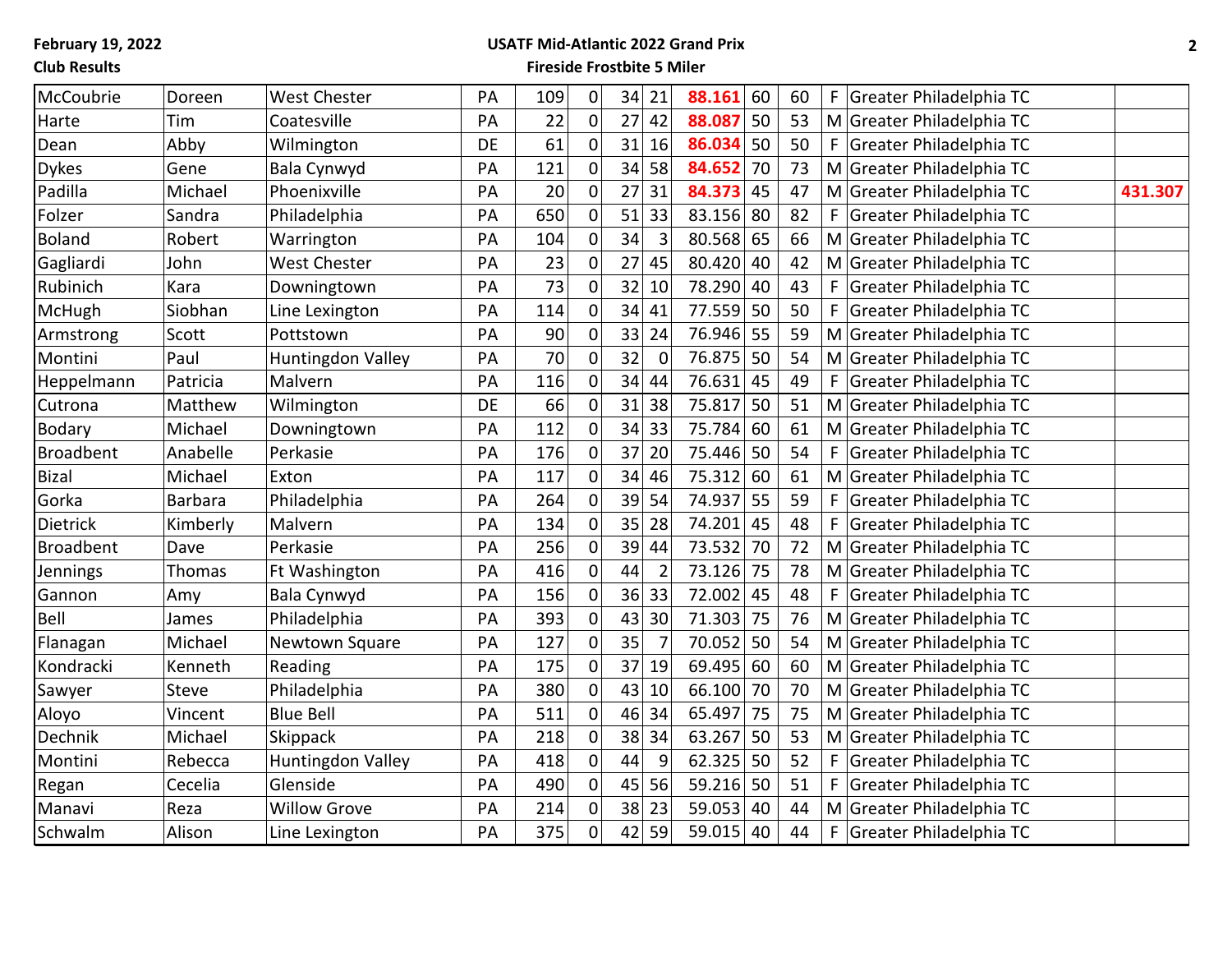## **USATF Mid-Atlantic 2022 Grand Prix**

**Club Results**

| Girotto     | Sara        | Wynnewood          | PA | 63  | $\pmb{0}$      | 31              | 31 | 81.914 | 45 | 46 | Philadelphia Masters             |         |
|-------------|-------------|--------------------|----|-----|----------------|-----------------|----|--------|----|----|----------------------------------|---------|
| Hranilovich | Stephen     | Phoenixville       | PA | 83  | $\mathbf 0$    | 32              | 52 | 77.535 | 55 | 58 | M Philadelphia Masters           |         |
| Kern        | Joseph      | Ambler             | PA | 163 | $\overline{0}$ | 36              | 51 | 75.170 | 65 | 67 | M Philadelphia Masters           |         |
| Siegel      | Lauren      | <b>Elkins Park</b> | PA | 359 | $\mathbf 0$    | 42              | 27 | 73.145 | 60 | 62 | Philadelphia Masters             |         |
| Prizer      | Kent        | Collegeville       | PA | 272 | $\mathbf 0$    | 40              | 12 | 71.766 | 70 | 71 | M Philadelphia Masters           | 379.530 |
| Moore       | Jo Ann      | Philadelphia       | PA | 302 | $\pmb{0}$      | 40              | 52 | 70.555 | 55 | 56 | Philadelphia Masters             |         |
| Pellechio   | Thomas      | Doylestown         | PA | 250 | 0              | 39              | 31 | 69.422 | 65 | 66 | M Philadelphia Masters           |         |
| Wesney      | Hillary     | Doylestown         | PA | 382 | $\mathbf 0$    | 43              | 15 | 65.896 | 55 | 55 | Philadelphia Masters             |         |
| Jarrett     | Susan       | <b>Barto</b>       | PA | 533 | $\mathbf 0$    | 47              | 27 | 63.014 | 55 | 59 | Philadelphia Masters             |         |
| Hawkey      | Edward      | Perkasie           | PA | 585 | $\mathbf 0$    | 49              | 15 | 60.102 | 70 | 73 | M Philadelphia Masters           |         |
| Isaac       | Paul        | Folcroft           | PA | 752 | 0              | 57              | 13 | 44.538 | 55 | 58 | M Philadelphia Masters           |         |
| Longshore   | Kristine    | Doylestown         | PA | 855 | $\mathbf{1}$   | 17              |    | 36.580 | 50 | 54 | Philadelphia Masters             |         |
| Matuszak    | Paul        | Huntingdon Valley  | PA | 2   | $\mathbf 0$    | 24              | 51 | 85.714 | 35 | 35 | M Philadelphia Runner Track Club |         |
| Mascoli     | Rosie       | Philadelphia       | PA | 35  | 0              | 28              | 47 | 82.860 | 30 | 30 | Philadelphia Runner Track Club   |         |
| Herzig      | Matthew     | Philadelphia       | PA | 3   | 0              | 25              | 30 | 82.614 | 25 | 26 | M Philadelphia Runner Track Club |         |
| Kelly       | Lauren      | Philadelphia       | PA | 41  | 0              | 29              | 14 | 81.699 | 30 | 31 | Philadelphia Runner Track Club   |         |
| Cardamone   | <b>Nick</b> | Ambler             | PA | 4   | 0              | 25              | 51 | 81.496 | 20 | 22 | M Philadelphia Runner Track Club | 414.384 |
| Smith       | Jessica     | Philadelphia       | PA | 51  | 0              | 30              | 6  | 79.679 | 30 | 33 | Philadelphia Runner Track Club   |         |
| Choi        | David       | Philadelphia       | PA | 15  | 0              | 27              |    | 77.977 | 25 | 27 | M Philadelphia Runner Track Club |         |
| Pokorny     | Katie       | Philadelphia       | PA | 133 | $\overline{0}$ | 35 <sub>1</sub> | 24 | 67.326 | 20 | 24 | Philadelphia Runner Track Club   |         |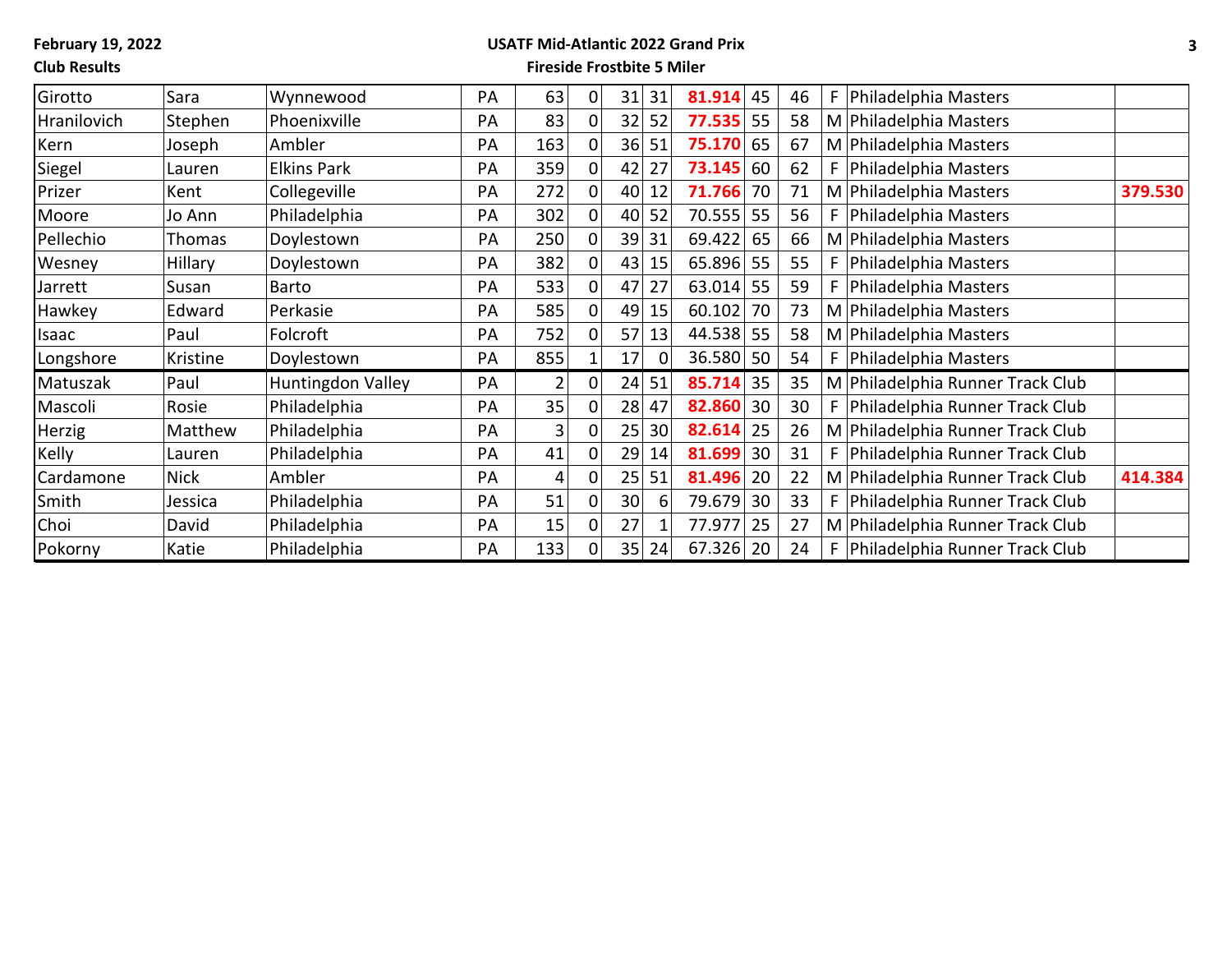## **USATF Mid-Atlantic 2022 Grand Prix**

**Club Results**

| Crabb         | Charles        | Royersford          | PA        | 59  | 0           | 31    | 4              | 87.446 | 65 | 65 |    | M Pike Creek Valley Running Club |         |
|---------------|----------------|---------------------|-----------|-----|-------------|-------|----------------|--------|----|----|----|----------------------------------|---------|
| Kramer        | Kaitlyn        | Newark              | <b>DE</b> | 31  | 0           | 28    | 30             | 83.626 | 25 | 27 |    | F Pike Creek Valley Running Club |         |
| Swierzbinski  | Elizabeth      | Wilmington          | DE        | 38  | $\pmb{0}$   | 29    | 8              | 82.494 | 30 | 34 | F  | Pike Creek Valley Running Club   |         |
| Steenkamer    | Thomas         | <b>Rising Sun</b>   | <b>MD</b> | 86  | $\pmb{0}$   | 32    | 57             | 80.931 | 60 | 63 |    | M Pike Creek Valley Running Club |         |
| Wiechecki     | David          | Wilmington          | <b>DE</b> | 78  | 0           | 32    | 22             | 80.124 | 60 | 60 |    | M Pike Creek Valley Running Club | 414.621 |
| LoBianco      | Pete           | York                | PA        | 27  | $\pmb{0}$   | 28 20 |                | 79.353 | 40 | 43 |    | M Pike Creek Valley Running Club |         |
| Cauller       | Gregory        | York                | PA        | 92  | $\mathbf 0$ | 33    | 37             | 78.582 | 60 | 62 |    | M Pike Creek Valley Running Club |         |
| Swierzbinski  | Anthony        | Wilmington          | <b>DE</b> | 18  | 0           | 27    | 25             | 78.055 | 35 | 36 |    | M Pike Creek Valley Running Club |         |
| McCann        | Alison         | Lincoln University  | PA        | 103 | 0           | 34    | $\mathbf{1}$   | 76.629 | 45 | 47 | F. | Pike Creek Valley Running Club   |         |
| Rusk          | Sarah          | Wilmington          | <b>DE</b> | 81  | $\mathbf 0$ | 32    | 41             | 75.982 | 40 | 41 | F  | Pike Creek Valley Running Club   |         |
| Janis         | Mike           | Newark              | DE        | 80  | 0           | 32    | 35             | 74.885 | 50 | 53 |    | M Pike Creek Valley Running Club |         |
| Pawlak        | Robert         | Landenberg          | PA        | 129 | 0           | 35    | 10             | 72.464 | 55 | 58 |    | M Pike Creek Valley Running Club |         |
| Gilligan      | Sean           | Middletown          | <b>DE</b> | 120 | 0           | 34    | 53             | 66.555 | 45 | 47 |    | M Pike Creek Valley Running Club |         |
| Sweigart      | <b>Dirk</b>    | Wilmington          | <b>DE</b> | 305 | 0           | 40    | 58             | 63.914 | 60 | 61 |    | M Pike Creek Valley Running Club |         |
| Sweigart      | Sheri          | Wilmington          | <b>DE</b> | 457 | $\pmb{0}$   | 45    | 9              | 60.945 | 50 | 52 | F. | Pike Creek Valley Running Club   |         |
| Knothe        | Lynn           | Wilmington          | <b>DE</b> | 646 | $\pmb{0}$   | 51    | 22             | 49.384 | 40 | 44 | F  | Pike Creek Valley Running Club   |         |
| Olmstead      | <b>Betty</b>   | Wilmington          | DE        | 859 | $1\vert$    | 19    | $\overline{0}$ | 47.932 | 75 | 76 | F  | Pike Creek Valley Running Club   |         |
| Gurka         | Mary Ann       | <b>Berlin</b>       | <b>NJ</b> | 422 | 0           | 44    | 17             | 77.079 | 65 | 69 | F  | <b>Pineland Striders</b>         |         |
| <b>Briggs</b> | Maretta        | Marlton             | NJ        | 277 | 0           | 40    | 17             | 72.445 | 55 | 57 | F  | <b>Pineland Striders</b>         |         |
| Stenzel       | Robert         | Cherry Hill         | <b>NJ</b> | 195 | 0           | 38    | $\overline{0}$ | 71.491 | 65 | 65 |    | M Pineland Striders              |         |
| Lizzio        | Jean           | <b>Berlin</b>       | <b>NJ</b> | 559 | $\mathbf 0$ | 48 27 |                | 70.451 | 65 | 69 | F  | <b>Pineland Striders</b>         |         |
| Stinson       | Valerie        | Somerdale           | <b>NJ</b> | 484 | $\pmb{0}$   | 45    | 37             | 64.742 | 55 | 58 | F  | <b>Pineland Striders</b>         | 356.209 |
| Dustman       | Chrisa         | Sicklerville        | <b>NJ</b> | 267 | 0           | 39    | 58             | 64.595 | 45 | 46 | F  | <b>Pineland Striders</b>         |         |
| Wolf          | Ann            | Marlton             | <b>NJ</b> | 636 | 0           | 50    | 59             | 63.354 | 65 | 65 | F  | <b>Pineland Striders</b>         |         |
| Brynko        | <b>Barbara</b> | Marlton             | <b>NJ</b> | 699 | 0           | 53    | 35             | 62.799 | 65 | 68 | F  | <b>Pineland Striders</b>         |         |
| Slater        | Kimberly       | <b>HAINESPORT</b>   | <b>NJ</b> | 426 | 0           | 44    | 20             | 62.782 | 50 | 53 | F  | <b>Pineland Striders</b>         |         |
| Roth          | Robert         | <b>Berlin</b>       | <b>NJ</b> | 374 | 0           | 42    | 53             | 62.767 | 60 | 64 |    | M Pineland Striders              |         |
| Waniak        | Stephen        | <b>Mount Laurel</b> | <b>NJ</b> | 101 | $\mathbf 0$ | 33    | 55             | 62.555 | 30 | 34 | M  | <b>Pineland Striders</b>         |         |
| Miller        | Sarah          | Medford             | <b>NJ</b> | 356 | 0           | 42    | 25             | 60.314 | 45 | 45 | F  | <b>Pineland Striders</b>         |         |
| Orchard       | Nicole         | Clementon           | <b>NJ</b> | 587 | 0           | 49    | 18             | 56.457 | 50 | 53 | F  | <b>Pineland Striders</b>         |         |
| Schuler       | Robert         | Marlton             | NJ        | 677 | 0           | 52    | 33             | 56.327 | 70 | 73 |    | M Pineland Striders              |         |
| Estrada       | Alex           | <b>Mount Laurel</b> | <b>NJ</b> | 516 | 0           | 46 51 |                | 55.354 | 60 | 60 |    | M Pineland Striders              |         |